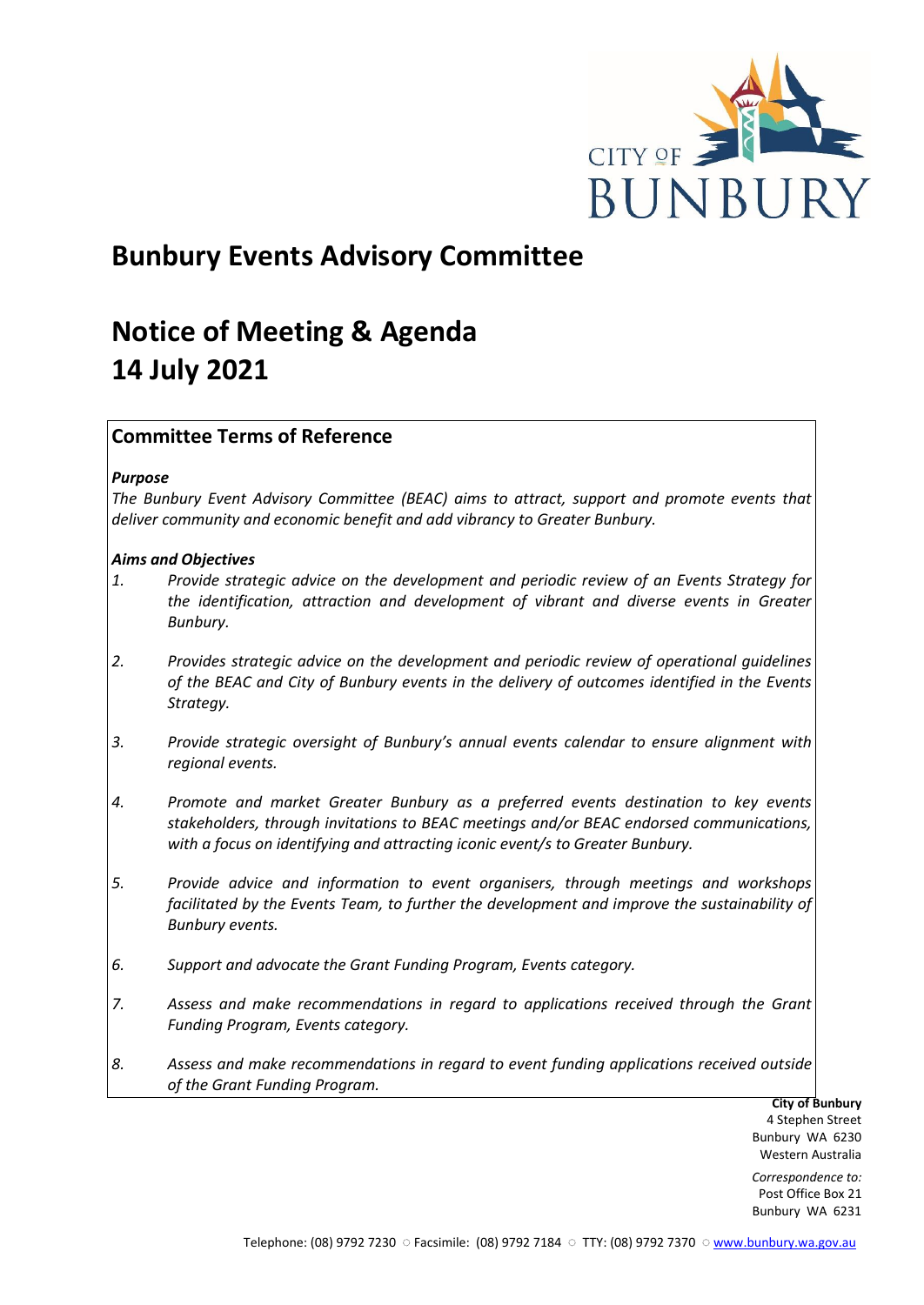# **Table of Contents**

| Item No      |      | Subject | Page No |  |
|--------------|------|---------|---------|--|
| 1.           |      |         |         |  |
| 2.           |      |         |         |  |
| 3.           |      |         |         |  |
| $\mathbf{4}$ |      |         |         |  |
|              | 4.1  |         |         |  |
|              | 4.2  |         |         |  |
| 5.           |      |         |         |  |
| 6.           |      |         |         |  |
| 7.           |      |         |         |  |
| 8.           |      |         |         |  |
|              | 8.1  |         |         |  |
|              | 8.2  |         |         |  |
|              | 8.3  |         |         |  |
| 9.           |      |         |         |  |
| 10.          |      |         |         |  |
|              | 10.1 |         |         |  |
| 11.          |      |         |         |  |
|              |      |         |         |  |
|              | 12.1 |         |         |  |
|              | 12.2 |         |         |  |
|              |      |         |         |  |
| 14.          |      |         |         |  |
|              |      |         |         |  |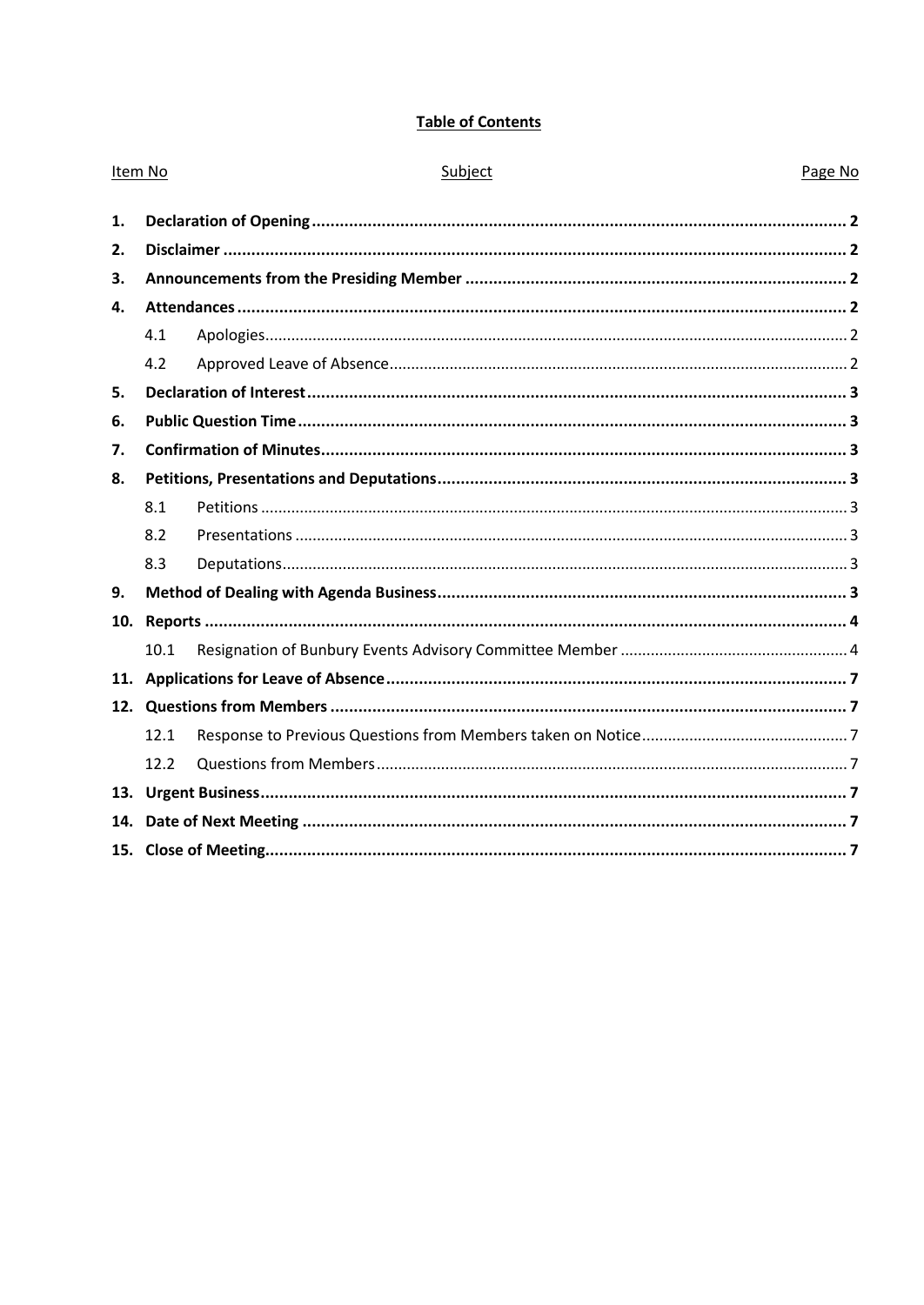# **Acknowledgement of Country**

\_\_\_\_\_\_\_\_\_\_\_\_\_\_\_\_\_\_\_\_\_\_\_\_\_\_\_\_\_\_\_\_\_\_\_\_\_\_\_\_\_\_\_\_\_\_\_\_\_\_\_\_\_\_\_\_\_\_\_\_\_\_\_\_\_\_\_\_\_\_\_\_\_\_\_\_\_\_\_\_\_\_\_\_\_\_\_\_\_\_\_\_\_\_\_

We acknowledge the Traditional Custodians of this land, the Wardandi Noongar people, and pay our respects to Elders past, present and future.

# **Vision**

Bunbury: welcoming and full of opportunities.

# **Organisational Values**

# #WEARECOB

| <b>WE ARE COMMUNITY</b> | We are one team<br>We keep each other safe<br>We display empathy and respect<br>We have fun and celebrate our successes<br>We work together to achieve great outcomes                                                            |
|-------------------------|----------------------------------------------------------------------------------------------------------------------------------------------------------------------------------------------------------------------------------|
| <b>WE ARE OPEN</b>      | We are open to opportunities<br>We actively listen and think things through<br>We are inclusive and treat everyone equally<br>We are honest and open in our communications<br>We are open to feedback to improve our performance |
| <b>WE ARE BRAVE</b>     | We lead the change, we own it<br>We trust and empower each other<br>We have the difficult conversations early<br>We hold ourselves to the highest standard<br>We have the courage to improve and simplify                        |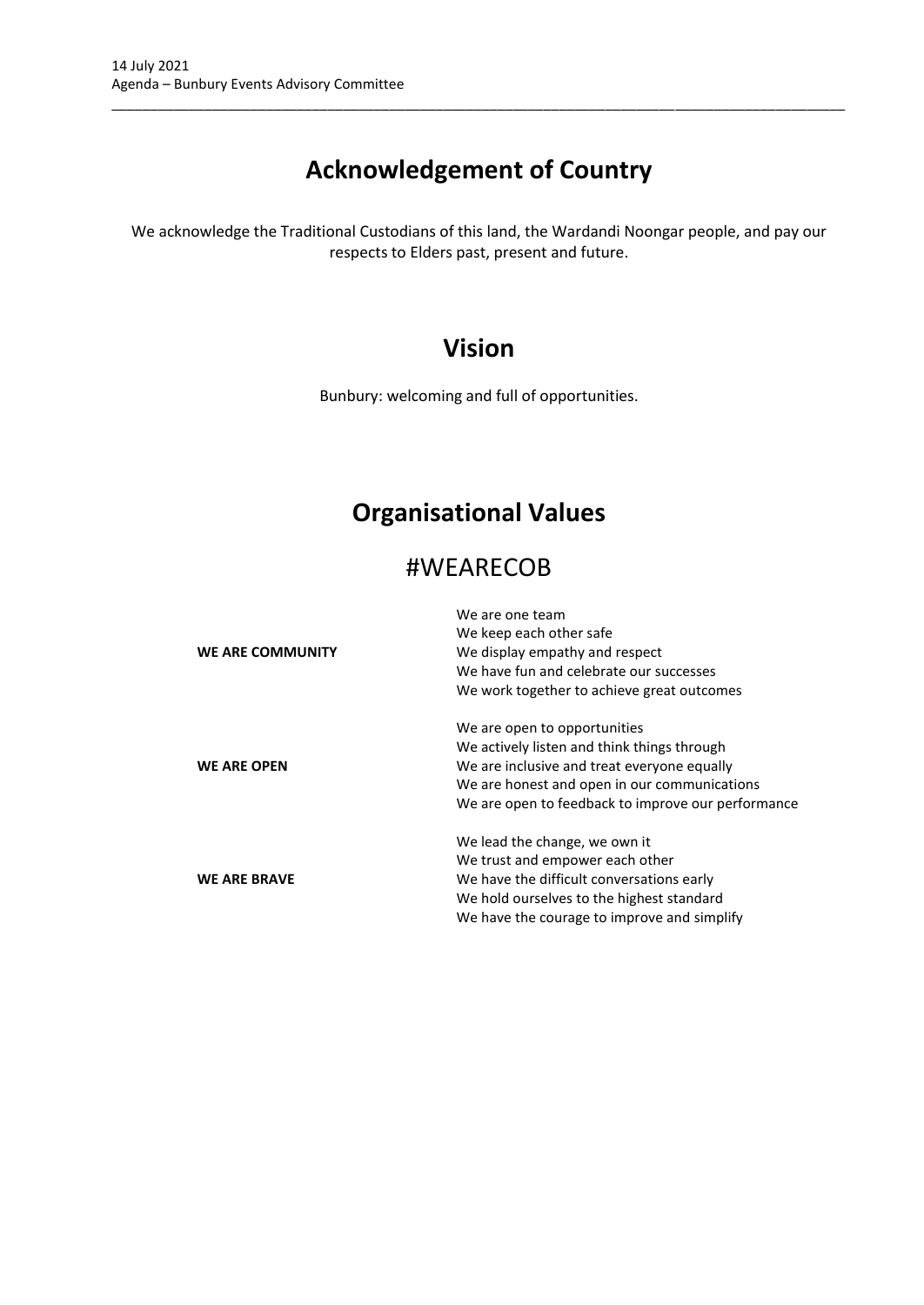

# **Bunbury Events Advisory Committee Meeting**

# **Notice of Meeting**

Dear Committee Members

The next Ordinary Meeting of the Bunbury Events Advisory Committee will be held in the Ocean Room, 4 Stephen Street, Bunbury on 14 July 2021 at 9:30am.

Signed: **Gary Barbour Director Sustainable Communities**

# **Agenda 14 July 2021**

Members of the public to note that recommendations made by this committee are not final and will be subject to adoption (or otherwise) at a future meeting of the Bunbury City Council.

| Committee Members:   |                                                    |  |  |  |
|----------------------|----------------------------------------------------|--|--|--|
| <b>Member Name</b>   | <b>Representing</b>                                |  |  |  |
| Cr Amanda Yip        | City of Bunbury                                    |  |  |  |
| Cr Karen Steele      | City of Bunbury                                    |  |  |  |
| Cr Cheryl Kozisek    | City of Bunbury                                    |  |  |  |
| David Kerr           | Bunbury Geographe Chamber of Commerce and Industry |  |  |  |
| Suzanne Clarke       | <b>Bunbury Regional Entertainment Centre</b>       |  |  |  |
| Christina Mitchell   | <b>Tourism Representative</b>                      |  |  |  |
| Peter Jago           | <b>Community Representative</b>                    |  |  |  |
| <b>Ashley Hastie</b> | <b>Community Representative</b>                    |  |  |  |
| Vacant               | <b>Community Representative</b>                    |  |  |  |
| Vacant               | <b>Community Representative</b>                    |  |  |  |

Page **1**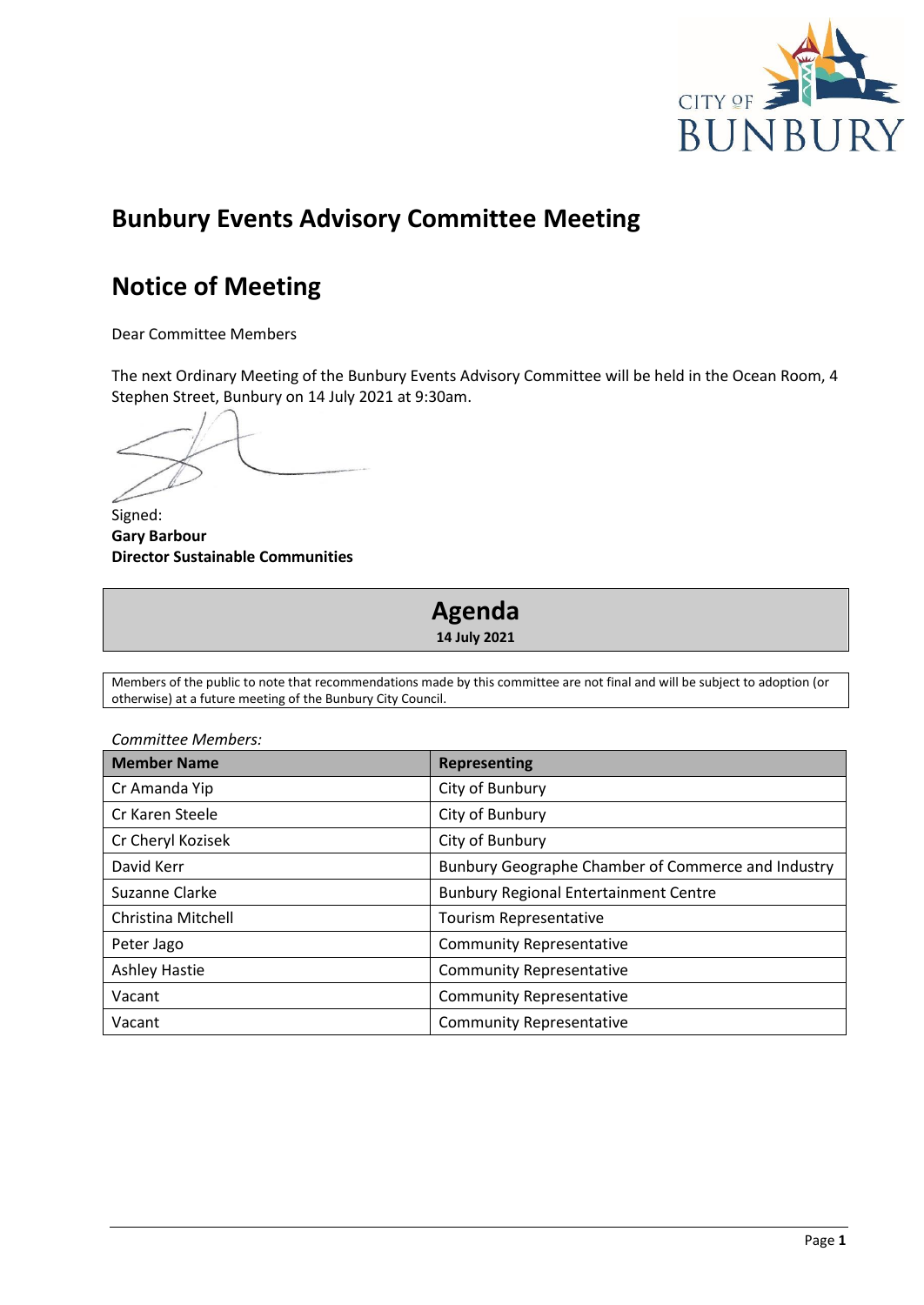### *Support Staff:*

| <b>Name</b>          | <b>Title</b>                                                                            |  |  |  |
|----------------------|-----------------------------------------------------------------------------------------|--|--|--|
| Gary Barbour         | Director Sustainable Communities                                                        |  |  |  |
| Sarah Upton          | <b>Manager Community Services</b>                                                       |  |  |  |
| Steve de Meillon     | <b>Team Leader Community Partnerships</b>                                               |  |  |  |
| Juaini Taylor        | Senior Events Officer                                                                   |  |  |  |
| Liz Allan            | Executive Assistant (Research and Projects) to the<br>Director Sustainable Communities. |  |  |  |
| <b>Brody Russell</b> | <b>Team Leader Public Relations</b>                                                     |  |  |  |

\_\_\_\_\_\_\_\_\_\_\_\_\_\_\_\_\_\_\_\_\_\_\_\_\_\_\_\_\_\_\_\_\_\_\_\_\_\_\_\_\_\_\_\_\_\_\_\_\_\_\_\_\_\_\_\_\_\_\_\_\_\_\_\_\_\_\_\_\_\_\_\_\_\_\_\_\_\_\_\_\_\_\_\_\_\_\_\_\_\_\_\_\_\_\_

# <span id="page-4-0"></span>**1. Declaration of Opening**

The Presiding Member declared the meeting open at \_\_\_\_\_\_\_\_\_\_\_\_\_\_\_\_\_\_\_\_\_\_\_\_\_\_\_\_\_\_\_

# <span id="page-4-1"></span>**2. Disclaimer**

Not applicable to this committee.

# <span id="page-4-2"></span>**3. Announcements from the Presiding Member**

# <span id="page-4-3"></span>**4. Attendances**

<span id="page-4-4"></span>**4.1 Apologies**

# <span id="page-4-5"></span>**4.2 Approved Leave of Absence**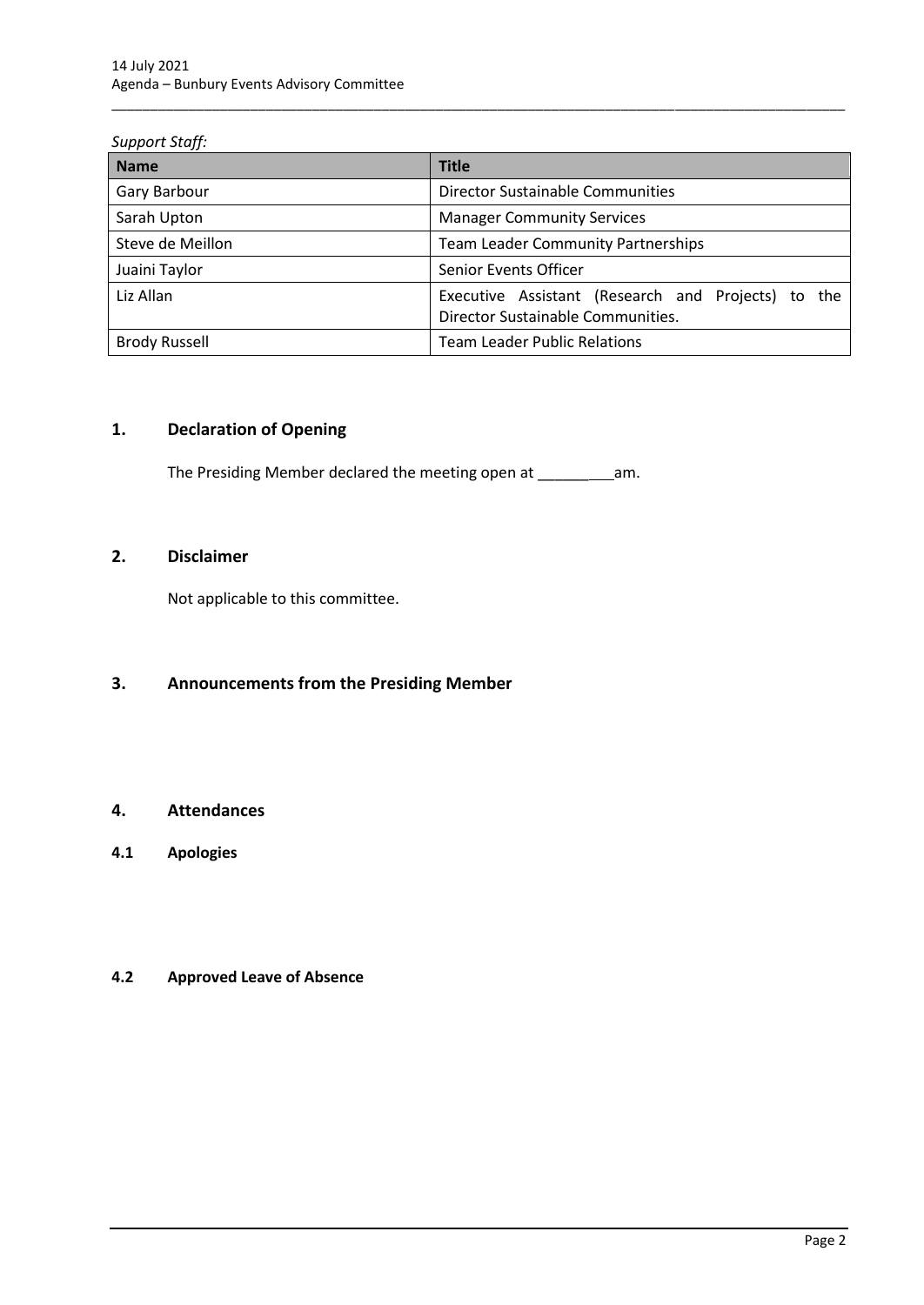# <span id="page-5-0"></span>**5. Declaration of Interest**

IMPORTANT: Committee members to complete a "Disclosure of Interest" form for each item on the agenda in which they wish to disclose a financial/proximity/impartiality interest. They should give the form to the Presiding Member before the meeting commences. After the meeting, the form is to be forwarded to the Administration Services Section for inclusion in the Corporate Financial Disclosures Register.

\_\_\_\_\_\_\_\_\_\_\_\_\_\_\_\_\_\_\_\_\_\_\_\_\_\_\_\_\_\_\_\_\_\_\_\_\_\_\_\_\_\_\_\_\_\_\_\_\_\_\_\_\_\_\_\_\_\_\_\_\_\_\_\_\_\_\_\_\_\_\_\_\_\_\_\_\_\_\_\_\_\_\_\_\_\_\_\_\_\_\_\_\_\_\_

## <span id="page-5-1"></span>**6. Public Question Time**

Not applicable to this committee.

# <span id="page-5-2"></span>**7. Confirmation of Minutes**

The minutes of the meeting of the Bunbury Events Advisory Committee held on 12 May 2021 have been circulated.

#### **Recommendation**

The minutes of the Bunbury Events Advisory Committee Meeting held on 12 May 2021, are confirmed as a true and accurate record.

# <span id="page-5-3"></span>**8. Petitions, Presentations and Deputations**

<span id="page-5-4"></span>**8.1 Petitions**

## <span id="page-5-5"></span>**8.2 Presentations**

# <span id="page-5-6"></span>**8.3 Deputations**

# <span id="page-5-7"></span>**9. Method of Dealing with Agenda Business**

Items are dealt with in the order that they appear.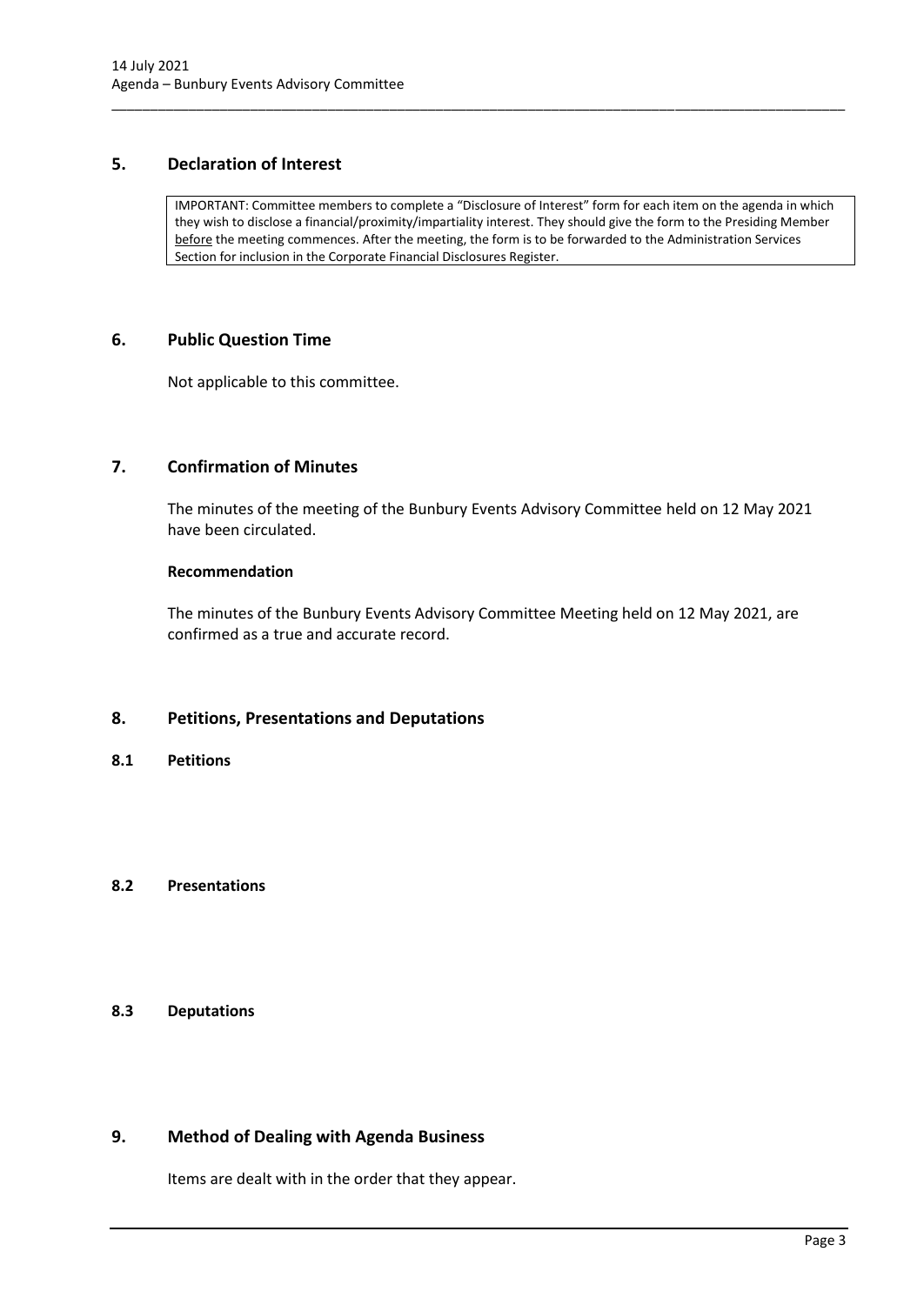## <span id="page-6-0"></span>**10. Reports**

#### <span id="page-6-1"></span>**10.1 Resignation of Bunbury Events Advisory Committee Member**

| <b>File Ref:</b>            | COB/530                                        |  |                             |  |
|-----------------------------|------------------------------------------------|--|-----------------------------|--|
| <b>Applicant/Proponent:</b> | Internal                                       |  |                             |  |
| <b>Responsible Officer:</b> | Juaini Taylor, Senior Events Officer           |  |                             |  |
| <b>Responsible Manager:</b> | Sarah Upton, Manager Community Services        |  |                             |  |
| <b>Executive:</b>           | Gary Barbour, Director Sustainable Communities |  |                             |  |
| <b>Authority/Discretion</b> | Advocacy                                       |  | Review                      |  |
|                             | Executive/Strategic                            |  | Quasi-Judicial              |  |
|                             | ⊠<br>Legislative                               |  | <b>Information Purposes</b> |  |
| <b>Attachments:</b>         | <b>NIL</b>                                     |  |                             |  |

\_\_\_\_\_\_\_\_\_\_\_\_\_\_\_\_\_\_\_\_\_\_\_\_\_\_\_\_\_\_\_\_\_\_\_\_\_\_\_\_\_\_\_\_\_\_\_\_\_\_\_\_\_\_\_\_\_\_\_\_\_\_\_\_\_\_\_\_\_\_\_\_\_\_\_\_\_\_\_\_\_\_\_\_\_\_\_\_\_\_\_\_\_\_\_

#### **Summary**

This report is presented to the Bunbury Events Advisory Committee (BEAC) to advise the resignation of committee member Christina Mitchell.

#### **Executive Recommendation**

That the Bunbury Events Advisory Committee request that Council:

- 1. Accept the resignation tendered by Christina Mitchell from the Bunbury Events Advisory Committee effective 17 June 2021.
- 2. Request the CEO to formally thank the above member for her contribution to the Bunbury Events Advisory Committee.
- 3. Do not advertise the vacant position on the BEAC as there is only one (1) meeting left until the October 2021 elections.

*Voting Requirement: Simple Majority* 

#### **Strategic Relevance**

| Theme 1<br>Goal | Our Community and culture<br>A safe, healthy and cohesive community, with a rich cultural life, and<br>supportive social environment.                  |
|-----------------|--------------------------------------------------------------------------------------------------------------------------------------------------------|
| Objective 1.4   | Arts, culture, heritage and events that enrich our understanding and<br>enjoyment of life, celebrate our identity and bring the community<br>together. |
| Theme 4         | Our City                                                                                                                                               |
| Goal            | Civic Leadership, partnerships and sound governance in delivering with<br>and for the community.                                                       |
| Objective 4.2   | A highly engaged and involved community, working together on strategy<br>development and implementation.                                               |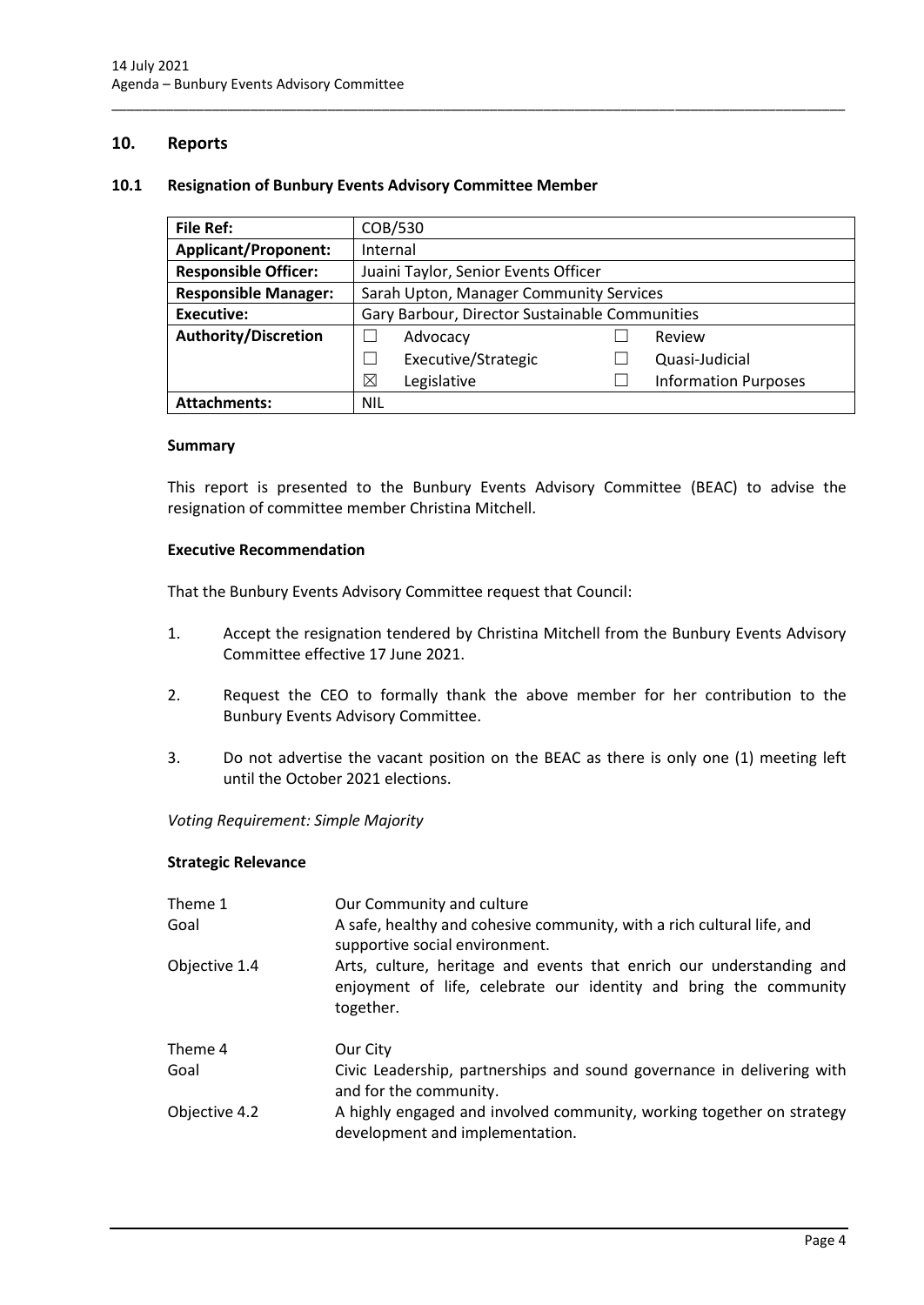### **Regional Impact Statement**

The Bunbury Events Advisory Committee (BEAC) aims to attract, support and promote events that deliver community and economic benefit, and add vibrancy to Greater Bunbury. BEAC membership is open to people from the Greater Bunbury region.

\_\_\_\_\_\_\_\_\_\_\_\_\_\_\_\_\_\_\_\_\_\_\_\_\_\_\_\_\_\_\_\_\_\_\_\_\_\_\_\_\_\_\_\_\_\_\_\_\_\_\_\_\_\_\_\_\_\_\_\_\_\_\_\_\_\_\_\_\_\_\_\_\_\_\_\_\_\_\_\_\_\_\_\_\_\_\_\_\_\_\_\_\_\_\_

### **Background**

Christina Mitchell the tourism representative on BEAC, submitted her resignation via email on 17 June 2021. The reason stated for the resignation was due to conflicting commitments.

BEAC meets on a bi-monthly basis (every second month). There is only one (1) scheduled meeting remaining prior to the local government elections in October 2021. All committee members will be required to reapply for their positions following the elections.

The City's Committee Book outlines membership of BEAC to comprise ten (10) voting members:

- Three (3) City of Bunbury Councillors.
- Bunbury Chamber of Commerce and Industries Representative.
- Bunbury Regional Entertainment Centre Representative.
- Tourism Representative.
- Four (4) Community Representatives.

Section 5.19 of the Local Government Act 1995 states that a committee meeting quorum requires at least 50% of the number of members (whether vacant or not). As BEAC comprises ten (10) members, the committee requires five (5) members to attend meetings to ensure a quorum.

Including the recent resignation of Christina Mitchell, BEAC will have three (3) vacancies, including representatives for tourism and two (2) for community. This leaves a membership of seven (7) voting positions.

At the Ordinary Meeting held 18 May 2021, an item was presented to Council asking that it endorse the appointment of two (2) new members to fill the vacant community positions. Council decided (86/21):

*In accordance with Standing Order 11.6A(1)(b), Council resolves to defer item 10.4.1 "Appointment of new Bunbury Events Advisory Committee Members" until after the 2021 City of Bunbury election.* 

### **Council Policy Compliance**

Not applicable.

### **Legislative Compliance**

*Local Government Act 1995.*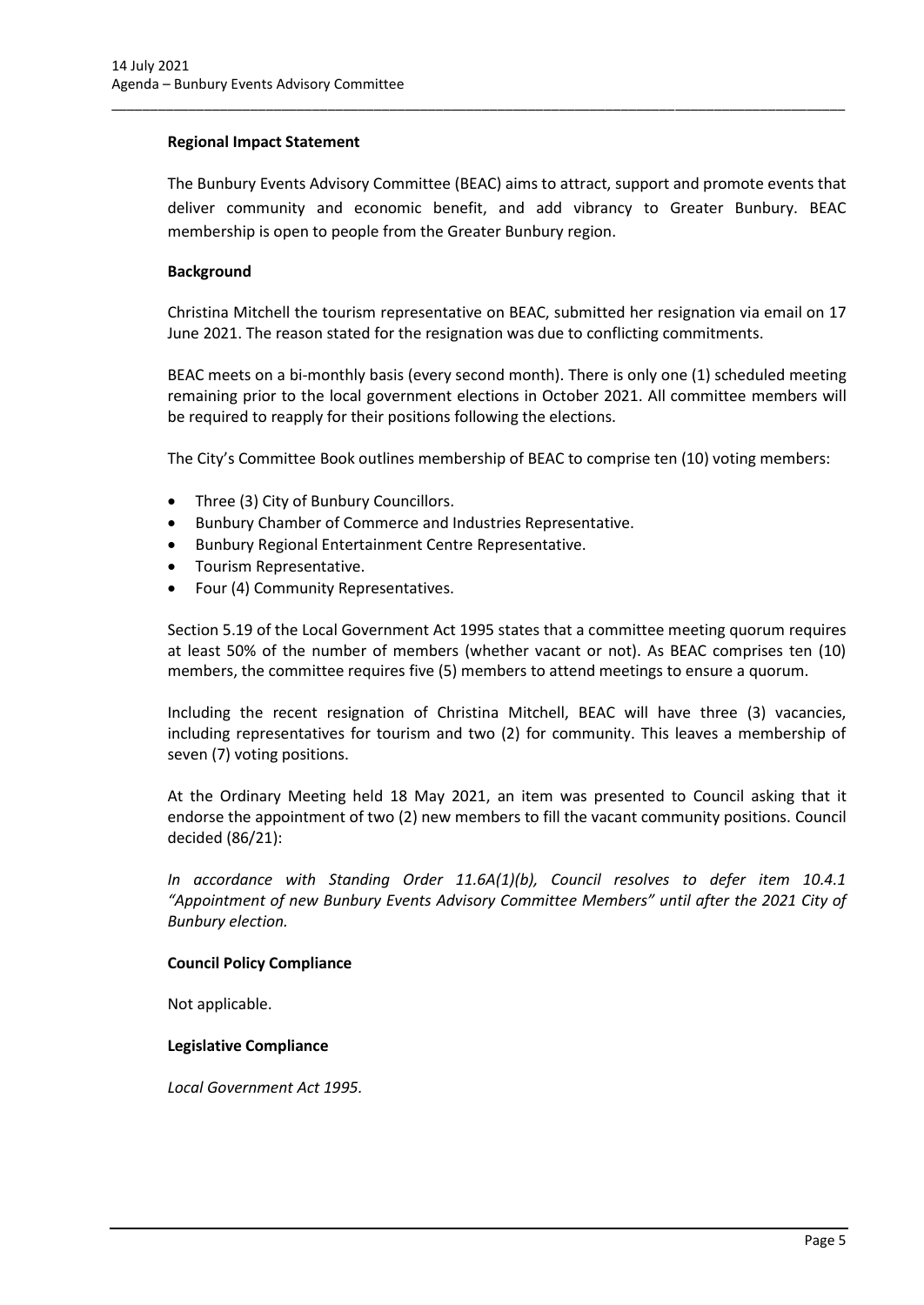### **Officer Comments**

Christina Mitchell has been a longstanding valued member of the BEAC and served on the committee since its inception in 2014.

\_\_\_\_\_\_\_\_\_\_\_\_\_\_\_\_\_\_\_\_\_\_\_\_\_\_\_\_\_\_\_\_\_\_\_\_\_\_\_\_\_\_\_\_\_\_\_\_\_\_\_\_\_\_\_\_\_\_\_\_\_\_\_\_\_\_\_\_\_\_\_\_\_\_\_\_\_\_\_\_\_\_\_\_\_\_\_\_\_\_\_\_\_\_\_

This resignation will reduce the committee membership to seven (7) voting members. The committee requires at least five (5) members present at meetings to achieve a quorum. The committee is therefore able to maintain quorum at ongoing meetings and still comprise a good mixture of membership.

Following the 2021 Local Government Election, all current positions on BEAC will need to be filled.

### **Analysis of Financial and Budget Implications**

There are no financial or budgetary implications associated with this report.

### **Community Consultation**

Not applicable.

### **Councillor/Officer Consultation**

Not applicable.

### **Applicant Consultation**

Not applicable.

### **Timeline: Council Decision Implementation**

A report will be prepared for the Ordinary Council Meeting held on 10 August 2021.